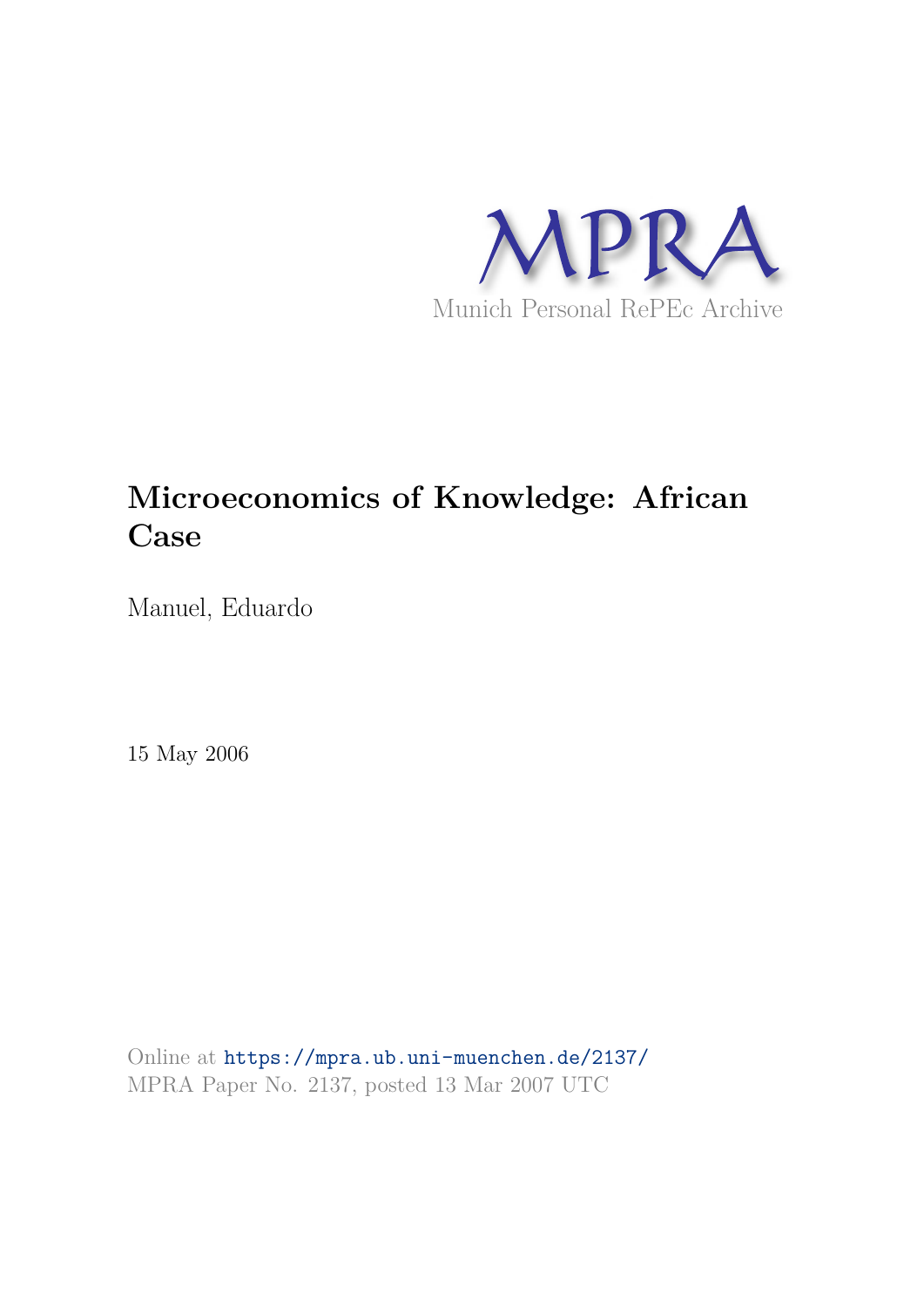# **MICROECONOMICS OF KNOWLEDGE. AFRICAN CASE**

# EDUARDO G. MANUEL<sup>1</sup>

#### **ABSTRACT**

Since the process of globalization era, we can always lived in economics of knowledge.

The cicle of economics founded on knowledge are compost by three components: the investment in knowledge; the production and the diffusion of information technology and communication (ITC) and the institutional mechanisms that favor the access to knowledge (Foray, 2004).

By fact the economics are divided in **Micro** and **Macroeconomics**, this work has as objective to approach theme **"Microeconomics of Knowledge"** based on African case.

We concluded that, in general analysis, South Africa and Tunisia are the countries of the selected with better performance in microeconomics of knowledge, and Angola, Chad and Ethiopia are poor countries in this area of knowledge.

High rates of adult alphabetization can stimulate companies and firms to employ skilled personal according to their necessities and this personal can and it is ready to work with advanced technology and to effect R&D for development of their activities.

**Keywords:** Economic of Knowledge, Macroeconomics, Microeconomics, Microeconomics of Knowledge

JEL Classifications: D29, D89, L29, M19, O12, O32

Working Papers Series

 $\overline{a}$ 

<sup>&</sup>lt;sup>1</sup> Eduardo Manuel is B.A in Economics at University Autonoma of Lisbon (UAL), Portugal and MSc in Management of Enterprises at same University. Economist and Investigator. e-mail adress: edu.manuel@economista.com or eduardo\_manuel@mail.pt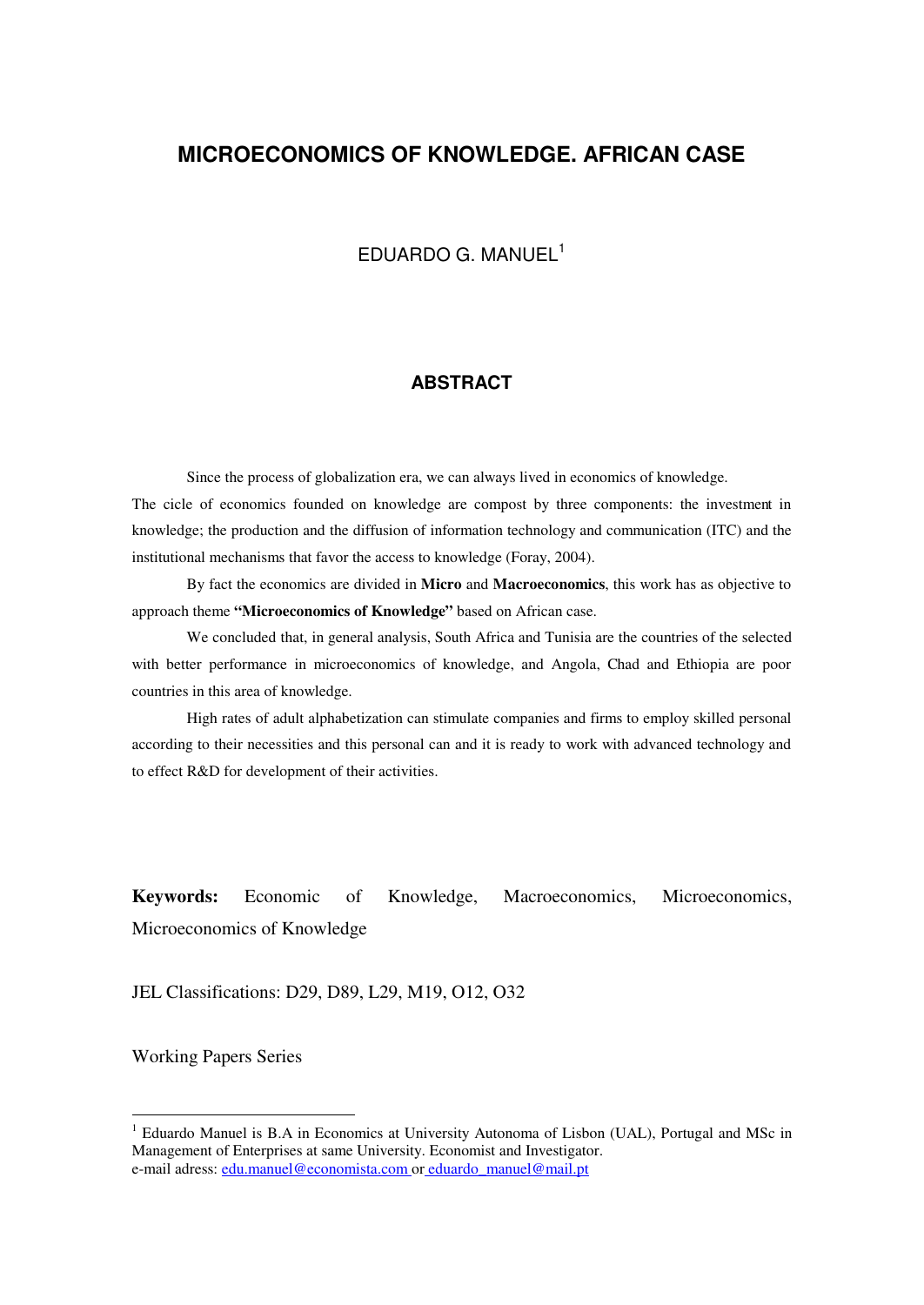#### **1. INTRODUCTION**

Since process of globalization era, we can always lived in economics of knowledge.

The cicle of economics founded on knowledge are compost by three components: the investment in knowledge; the production and the diffusion of information technology and communication (ITC) and the institutional mechanisms that favor the access to knowledge (Foray, 2004).

**Economics of knowledge** is a science that study the interaction between firms, companies, people, etc, at level of acquisition, absorption, change, dissemination of knowledge on time and space.

By fact the economics are divided in **Micro** and **Macroeconomics**, this work has as objective to approach theme **"Microeconomics of Knowledge"** based on African case.

It is begun to give a definition of microeconomics of knowledge doing first the distinction between microeconomics and macroeconomics. And below I show the state of microeconomics of knowledge in African countries that got considered for this work.

### **2. METHODOLOGY**

The methodology adopted is based on method scientific of Thomas Khun, that permit us through statistical dates see state of a paradigm that in this case are intellectual property, technology (Manuel, 2006).

The methodology is based in dates of World Forum Economic .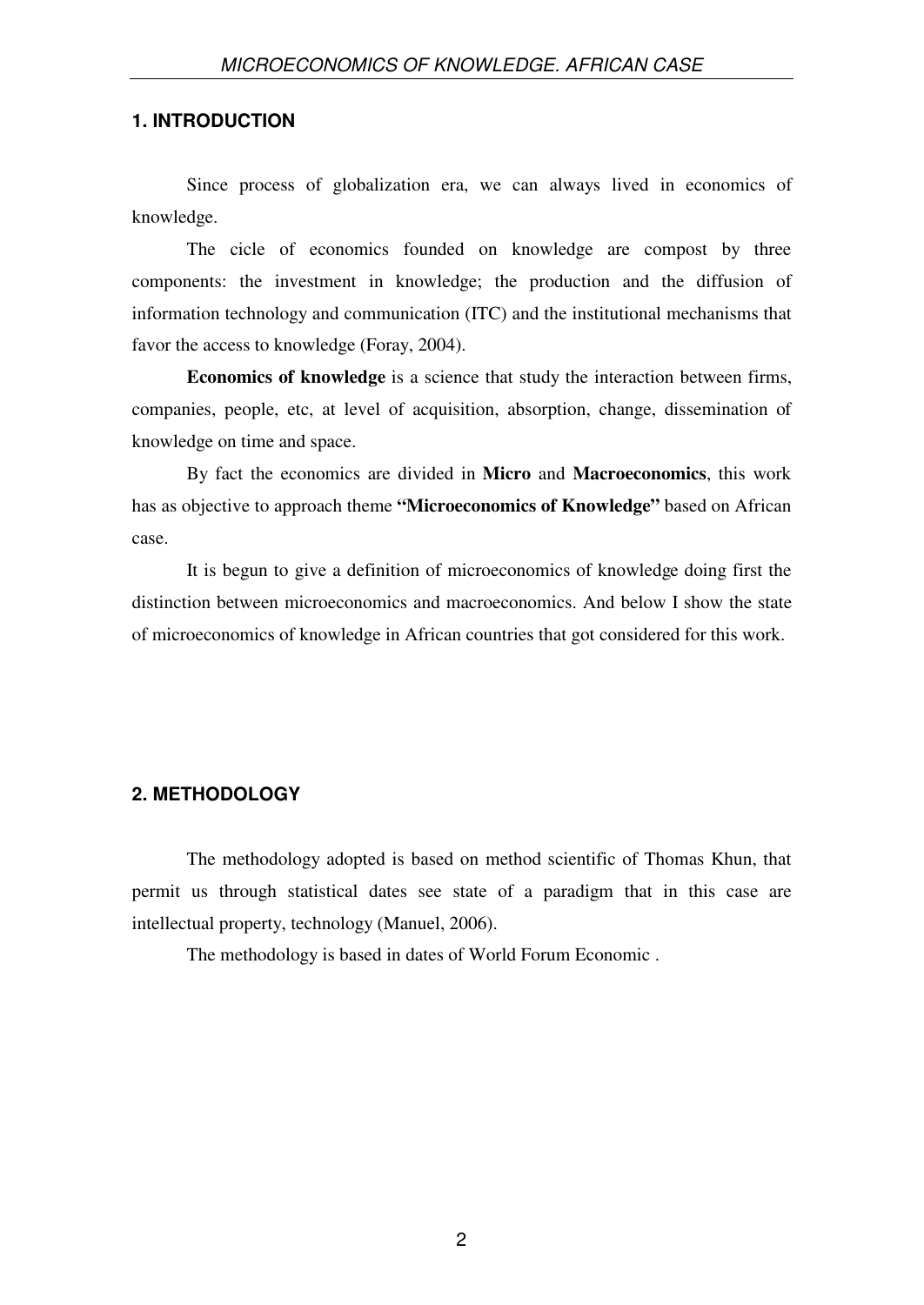#### **3. MICROECONOMICS OF KNOWLEDGE. DEFINITION**

Robbins stating that: "**Economics** is the science which studies human behavior as a relationship between ends and scarce means which have alternative uses" (Granstrand, 1994).

And as we saw on introduction, the economics are divided in **Micro** and **Macroeconomics.**

**Microeconomics** studies the behavior of economics agents such as consumers, firms, workers, markets, industries on the local determined and time, or according to Samuelson and Nordhaus (1992), microeconomics analyses the behavior of individual components like industries, firms and household.

Microeconomics study of the economics decisions the people and enterprises, as well as good markets, services, and productive factors where those decisions of confront.

Study too of the processes of affectation the resources to possible alternatives and the paper of the prices and markets in this processes (Mateus and Mateus, 2001).

Already **Macroeconomics** studies the functioning of the economy as whole, or according to Stiglitz (1997), macroeconomics looks at the behavior of such aggregate measures as overall rates of unemployment, inflaction, economic growth and the balance of trade.

So, the **Microeconomics of Knowledge** will be the science that analyse different behaviors of the firms and working of markets in the activities of absortion, use, creation, diffusion, search, define, expander, and maintain their knowledge.

On table below, we can see some examples of factors commonly related and studied in Economics of Knowledge also considered by Granstrand  $(1994)^2$ , and we can see that on **level micro** we have much technology factors, variables, activities,

<sup>&</sup>lt;sup>2</sup> Granstrand (1994) had used this factors for evaluation of countries, markets, industries, firms, etc in **Economics of Technology.**

This author define **Economics of Technology** as the field of inquiry that focuses on he causal nature of the interactions between changes in various technologies and natural sciences on one hand and economic changes of various kinds on the other. Economics of Technology encompasses the economic analysis of technological change as well as the analysis of economic change, focusing on technology.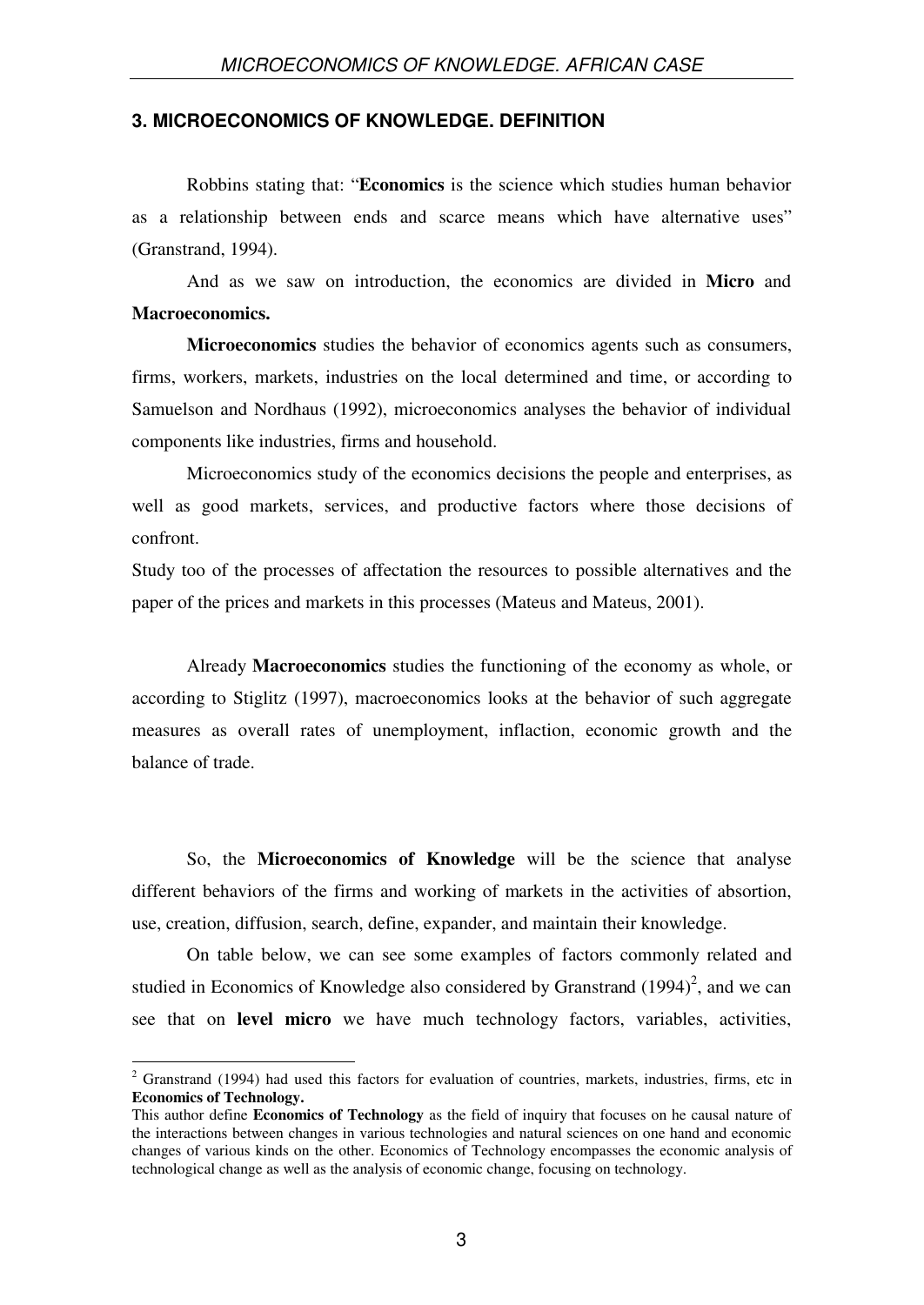processes, and phenomena that can be considered for evaluation the state of markets, industries, firms, products, technologies in economics of knowledge, that we can name of microeconomics of knowledge (see table 1).

# TABLE 1

# **Examples of factors commonly related and studied in Economics of Knowledge**

| Level of observations/analysis             | <b>Economic</b>                                                                                   | <b>Technology factors/variables/</b>                               |  |
|--------------------------------------------|---------------------------------------------------------------------------------------------------|--------------------------------------------------------------------|--|
|                                            | factors/variables/activities/                                                                     | activities/phenomena                                               |  |
|                                            | processes/phenomena                                                                               |                                                                    |  |
| $\mathbf{A}$<br>(national,<br><b>Macro</b> |                                                                                                   | Welfare; Growth; Employment; Rate of Adult Alphabetization;        |  |
| international)                             |                                                                                                   | Investment; Income distribution; S&T institutions; Patent System;  |  |
|                                            |                                                                                                   | Business cycles; Trade; Inflation; National Systems of Innovation; |  |
|                                            | Interest<br>rate;                                                                                 | Productivity; Technology System; Innovation                        |  |
|                                            | Competitiveness; Development; clusters; Innovativeness; etc.                                      |                                                                    |  |
|                                            | etc.                                                                                              |                                                                    |  |
|                                            | B) Micro (markets, industries, Market structure; Concentration, Creativity; Discovery; Invention; |                                                                    |  |
| firms, products, technologies,             | Size<br>of<br>firm;<br>Growth; $\mathsf{R\&D}$ ;                                                  | Innovation;                                                        |  |
| etc)                                       | rate of return; Innovativeness;<br>Profitability,                                                 | Imitation;                                                         |  |
|                                            | Productivity;                                                                                     | Competitiveness; Adoption; Diffusion; Patenting;                   |  |
|                                            | Investments; Organization; etc.                                                                   | Licensing;<br>Technology                                           |  |
|                                            |                                                                                                   | diversification; etc.                                              |  |

# **4. STATE OF MICROECONOMICS OF KNOWLEDGE IN AFRICAN COUNTRIES**

For evaluation the state of microeconomics of knowledge in Africa got selected 23 countries, and used the follows indicators:

- **1) Business Investment in R&D;**
- **2) Firm-level Technology absorption;**
- **3) Subsidies for firms-level research and development;**
- **4) Company Spending on Research and Development.**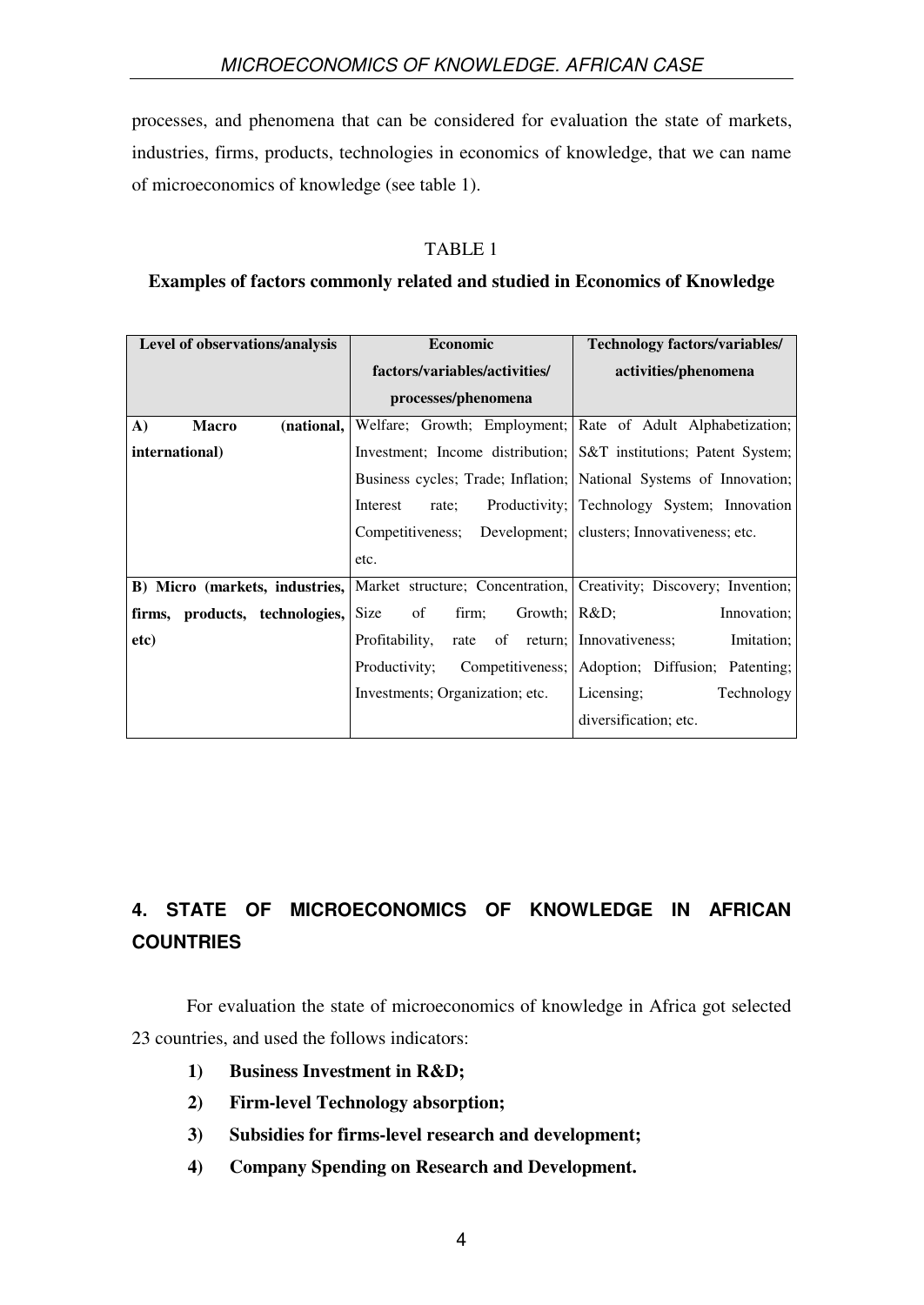#### **1) BUSINESS INVESTMENT IN R&D**

According to informations available by World Economic Forum (2005), South Africa is the country where had existed most business investment in R&D in 2004, and it was in 24<sup>th</sup> on world ranking, to follow Kenya (32nd) and Tunisia (37<sup>th</sup>). (See annex table 1).

Ethiopia (104<sup>th</sup>), Chad (103<sup>rd</sup>) and Angola (102<sup>nd</sup>) where had existed less business investment in R&D in 2004 and are poor countries of the World in this subject.

#### **2) FIRM-LEVEL TECHNOLOGY ABSORPTION**

Tunisia is the country of the selected where firms absorbed most technology in 2004, and it was in  $24<sup>th</sup>$  on world ranking, to follow South Africa ( $28<sup>th</sup>$ ) and Egypt  $(37<sup>th</sup>)$ .

Angola (103<sup>rd</sup>), Chad (99<sup>th</sup>) and Ethiopia (96<sup>th</sup>) are poor countries of the selected in absorption of technology by firms in 2004, and according to World Economic Forum, theses countries was poor at world level (See annex – table 1).

#### **3) SUBSIDIES FOR FIRMS-LEVEL RESEARCH AND DEVELOPMENT**

According to informations of World Economic Forum (2005), we can see that Tunisia is the country where the government had conceded most subsidies for firms for research and development that others countries, and it is on  $13<sup>th</sup>$  on world ranking, to follow we have Botswana  $(34<sup>th</sup>)$  and Egypt  $(35<sup>th</sup>)$ .

Angola (94<sup>th</sup>), Chad (89<sup>th</sup>) and Ethiopia (87<sup>th</sup>) are the countries where government had conceded less subsidies for firms for research and development. Theses countries are on poor position on world ranking elaborated by World Economic Forum (2005). (See annex - table 2).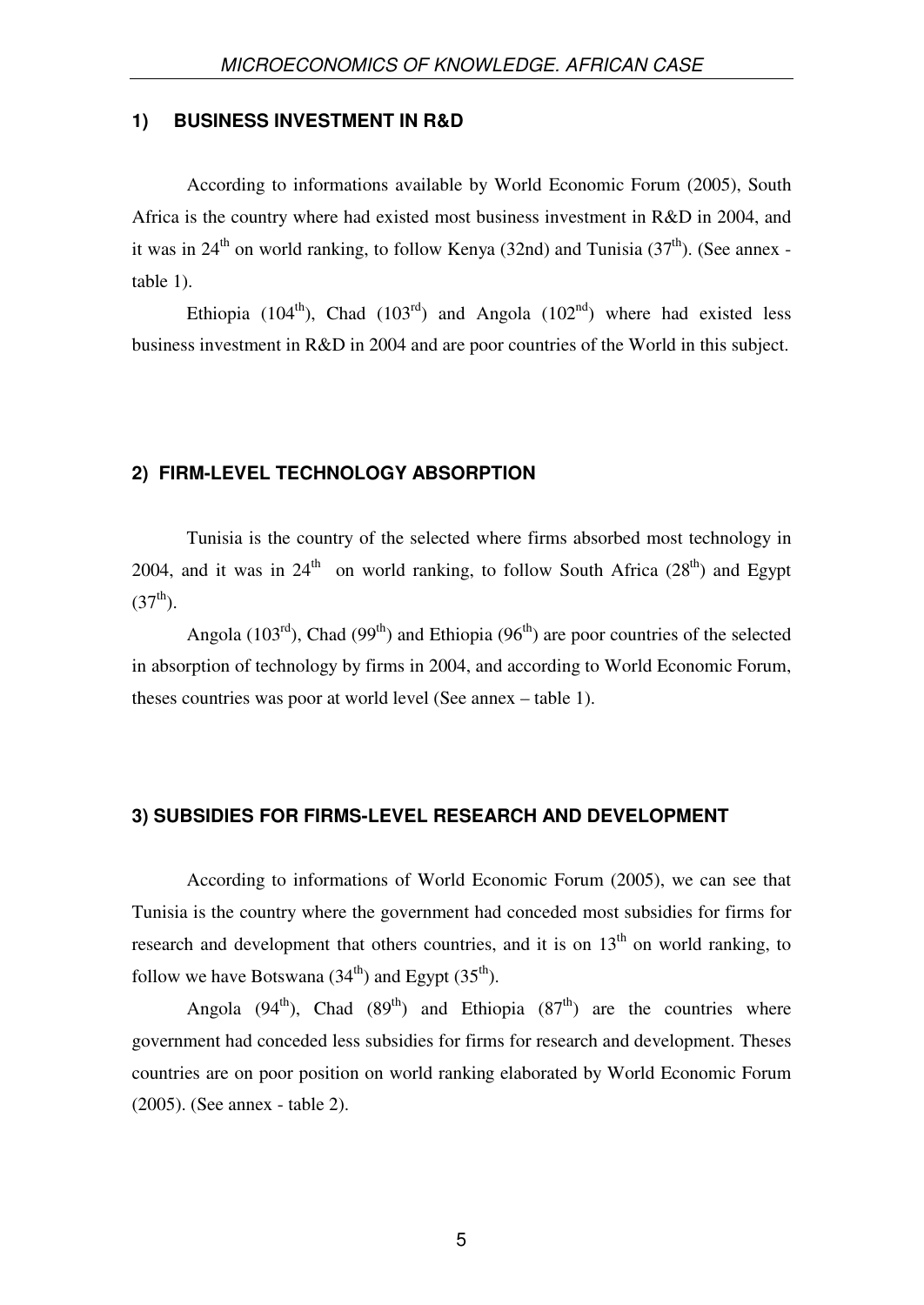The graphic 4.1 show us a relation between one of variables that we saw above for divers countries with their innovation index. And we can see that countries where subsidies for firms for research and development are high it has high innovation index (we have, for example, Tunisia, Egypt and South Africa case), contrast with countries that it has low levels of subsidies for firms for research and development (we have, for example, Angola, Ethiopia case).

**GRAPHIC 4.1 –** Subsidies for firms-level research and development in Africa Vs Innovation Index for African countries



#### **4) COMPANY SPENDING ON RESEARCH AND DEVELOPMENT**

According to table 2 (see annex), we can see that South Africa is the country where company spending more on research and development, and it is in  $24<sup>th</sup>$  on world ranking, to follow we have Kenya  $(32<sup>nd</sup>)$  and Tunisia  $(37<sup>th</sup>)$ .

Angola (102<sup>nd</sup>), Chad (103<sup>rd</sup>) and Ethiopia (104<sup>th</sup>) are poor countries of the selected where company spending less on research and development.

The graphic 4.2 show us that countries where company spending more on research and development are those that are high innovation index, and we have, for example, Tunisia, Egypt and South Africa case, and countries where company spending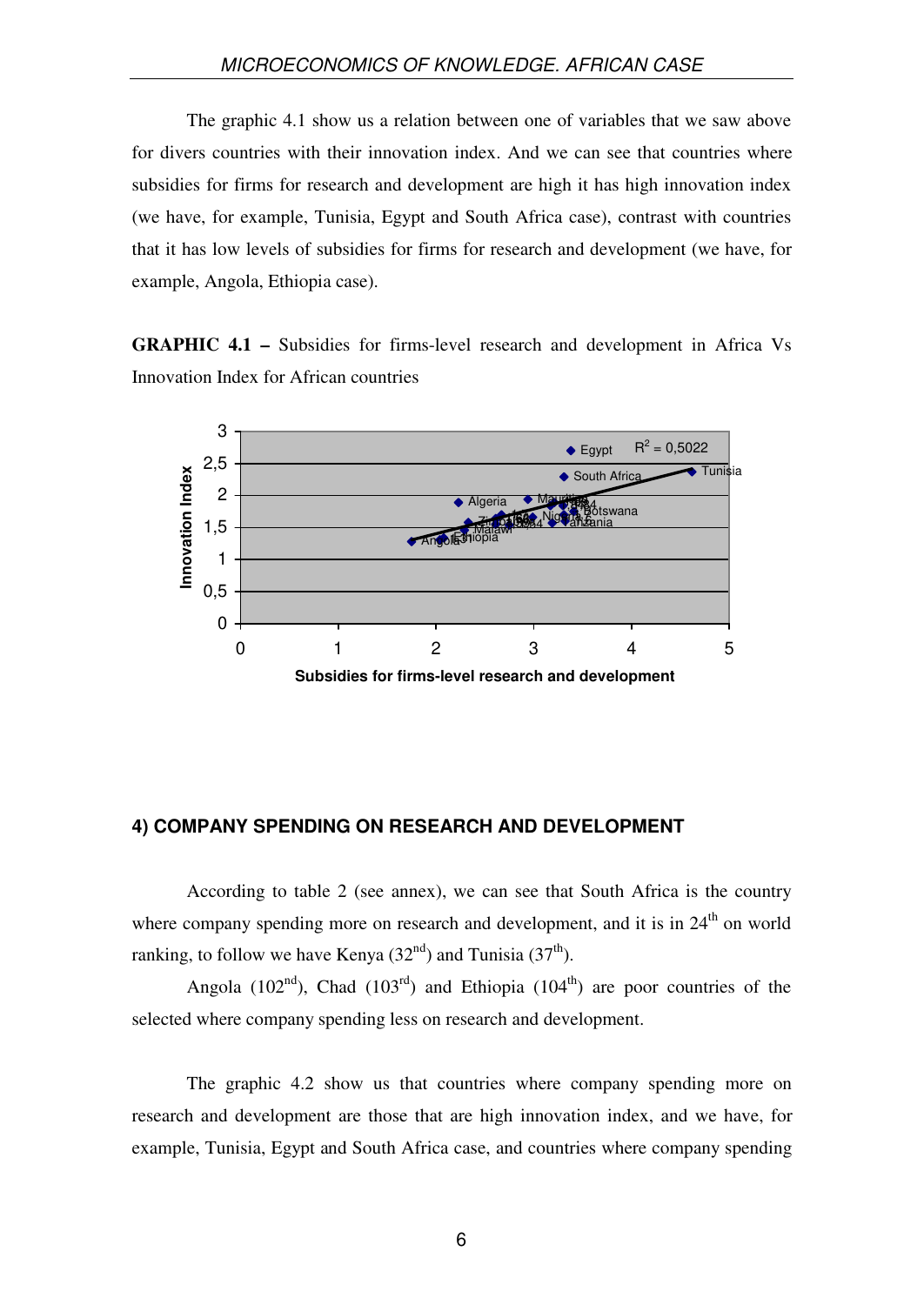less on research and development have low innovation index, and we have, for example, as happen above, Angola, and Ethiopia case, and exist others.

**GRAPHIC 4.2 –** Company spending on research and development on different countries Vs Innovation Index



#### **5. CONCLUSION**

We saw the definition of microeconomics of knowledge and their state in African countries that had been selected doe this work.

We concluded that, in general analysis, South Africa and Tunisia are the countries of the selected with better performance in microeconomics of knowledge, and Angola, Chad and Ethiopia are poor countries in this area of knowledge.

Angola, Chad and Ethiopia as well others countries with poor performance, such as Mozambique and Algeria, for example, they should promote absorption of technology by firms and reinforce subsidies for firms for R&D, because as we saw, it exist a positive relation between innovation index and those variables. So, these countries can promote their innovation and consequently their competitiveness.

Companies should spending more on R&D for same reasons above referred. The governments should, also promote adult alphabetization and protection of intellectual property by fact in these countries as we can see on tables 3 and 4 (see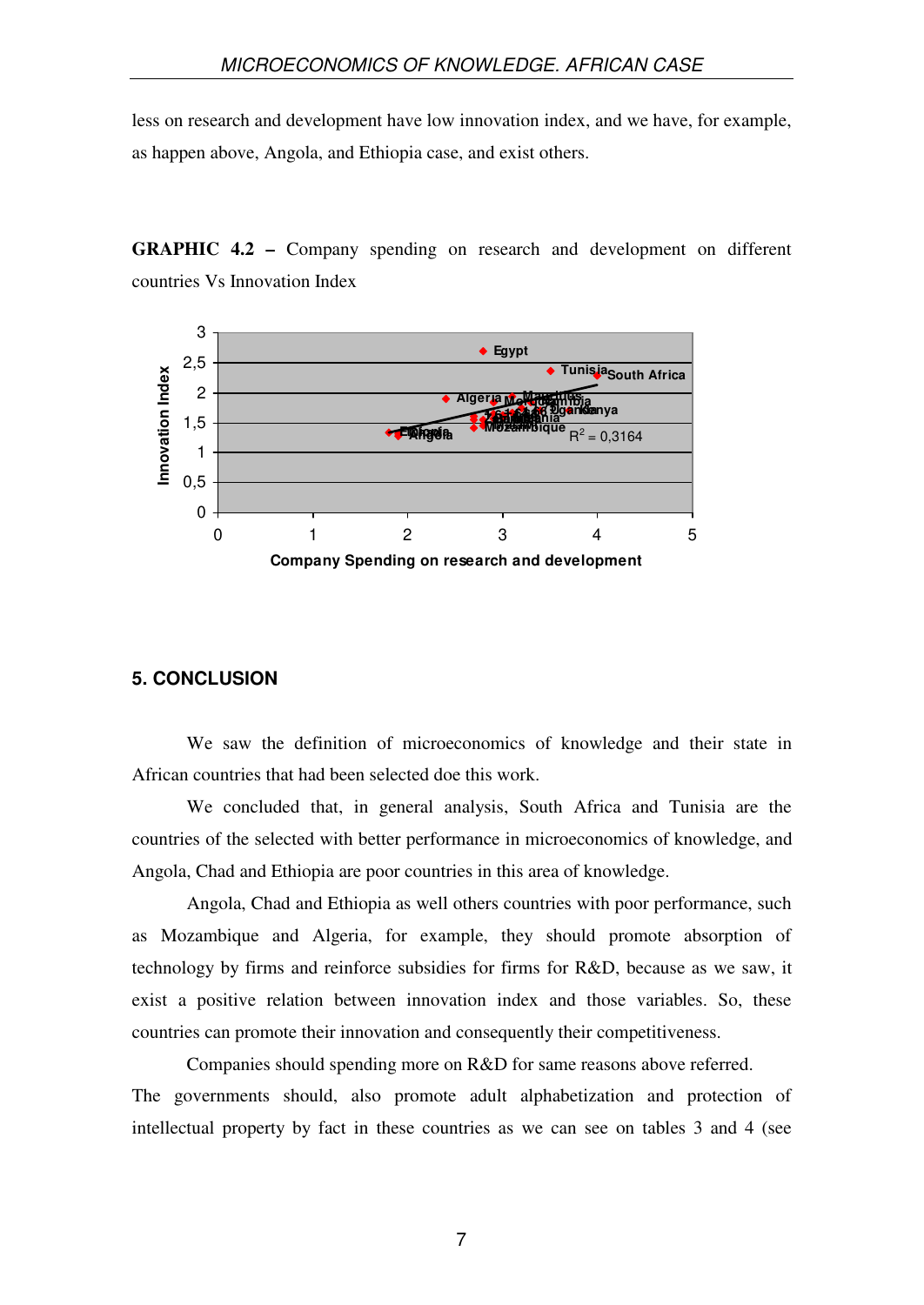annex), they have low rates of adult alphabetization ( $%$  15 years and over) and low protection of intellectual property.

High rates of adult alphabetization can stimulate companies and firms to employ skilled personal according to their necessities and this personal can and it is ready to work with advanced technology and to effect R&D for development of their activities.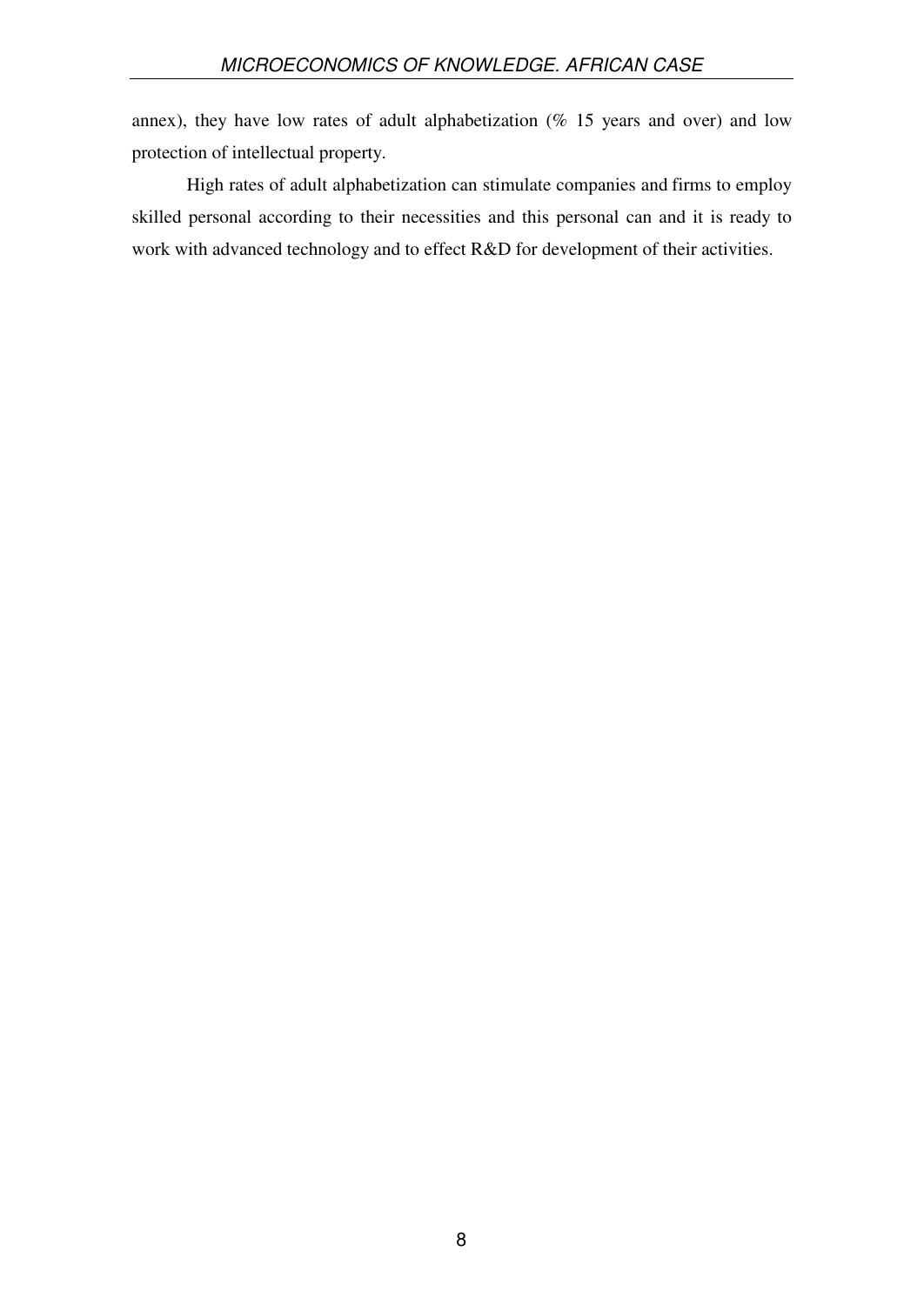#### **BIBLIOGRAPHICAL REFERENCES**

FORAY, Dominique (2004), " L' économie fondée sur le savoir", *Croissance et Innovation*, Cahiers français, n.º 323, Novembre – décembre, La documentation Française, Paris

GRANSTRAND, O. (1994), *Economics of Technology*, North-Holland and Elsevier Science B.V, The Netherlands

*Human Development Report 1993,* United Nations Development Programme (UNDP), Oxford University Press, New York and Oxford, 1993

MANUEL, Eduardo G. (2006), *Governance of Intellectual Property and Technology in G-8 Countries*, available in http://ssrn.com/abstract=899126

MATEUS, Abel and MATEUS, Margarida (2001), *Microeconomia – Teoria e Aplicações*, 1.ª Edição, Editorial Verbo, Volume I, Lisboa

*Relatório de Desenvolvimento Humano 2004,* Programa das Nações Unidas para o Desenvolvimento (PNUD)

SAMUELSON, Paul A. and NORDHAUS, William D. (1992), Macroeconomics, Fourteenth Edition, McGraw-Hill, USA

STIGLITZ, Joseph (1997), Principles of Macro-Economics, Second Edition, Norton & Company, USA

WORLD ECONOMIC FORUM (2004), *The Global Competitiveness Report 2004- 2005*, Edited by Michael E. Porter, Klaus Schwab, Xavier Sala-i-Martin and Augusto Lopez-Claros, Palgrave Macmillan, New York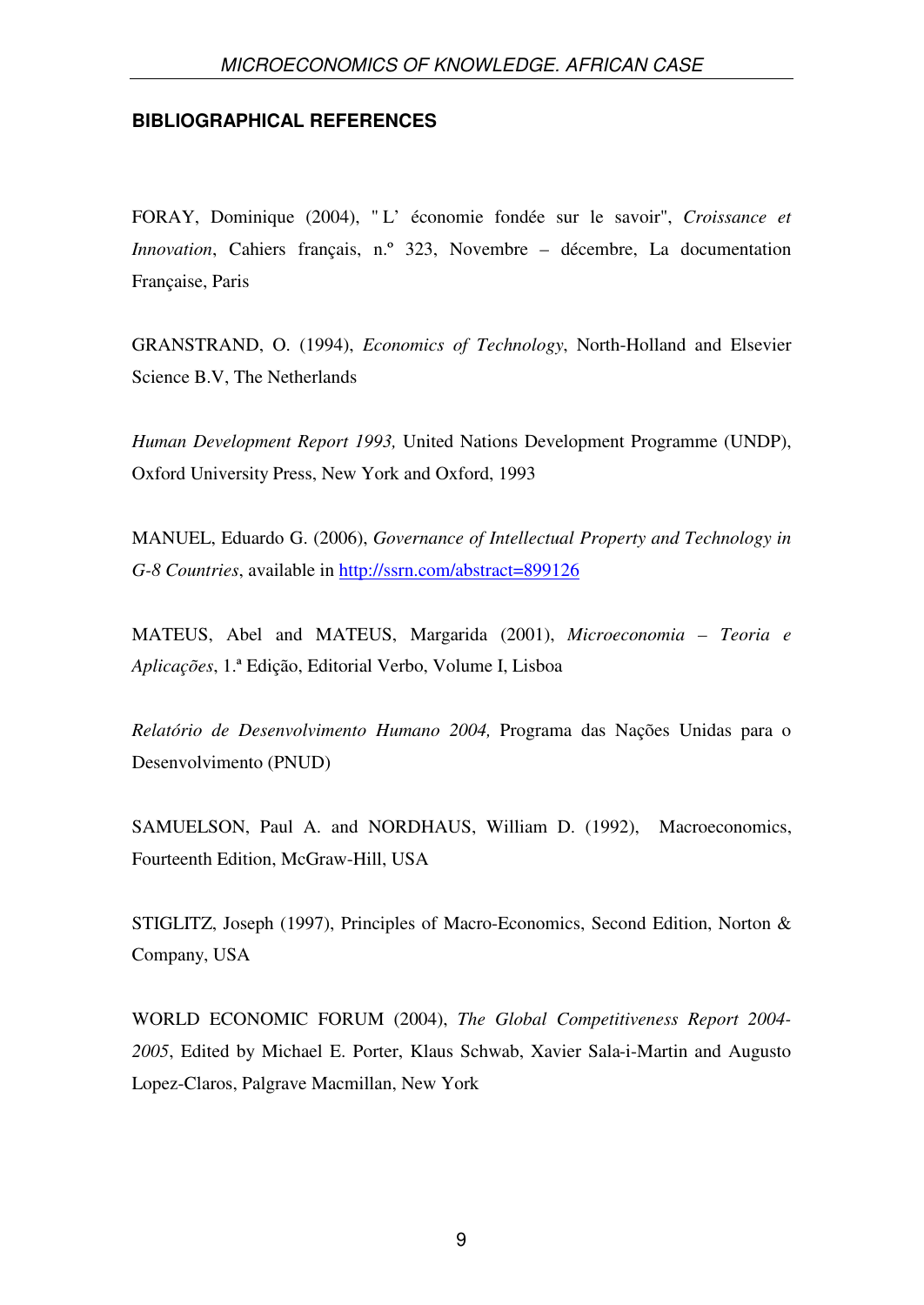WORLD ECONOMIC FORUM (2005), *The Global Information Technology Report 2004-2005*, editors: Soumitra Dutta and Augusto Lopez-Claros, First published, Palgrave Macmillan, New York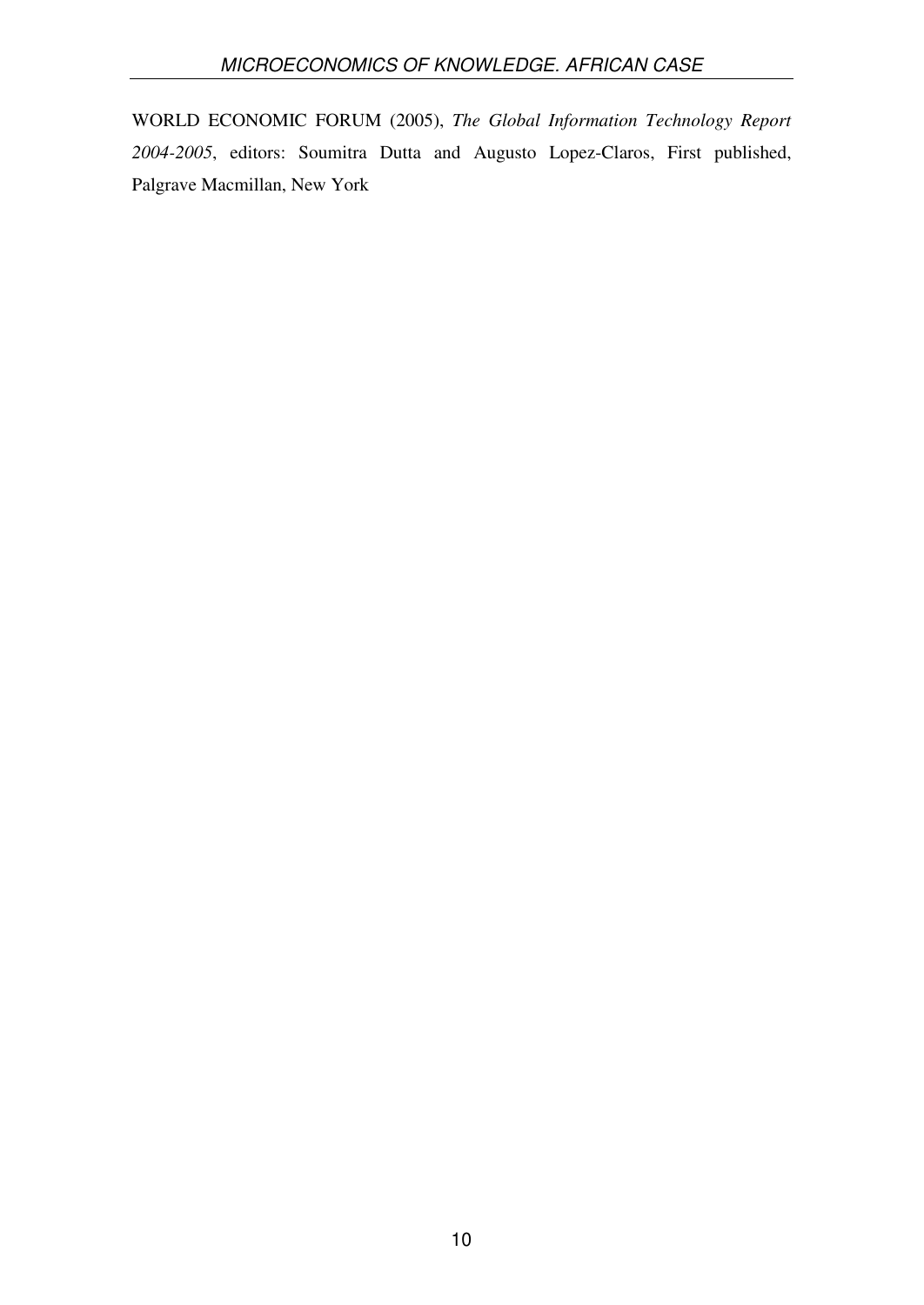# **ANNEXES**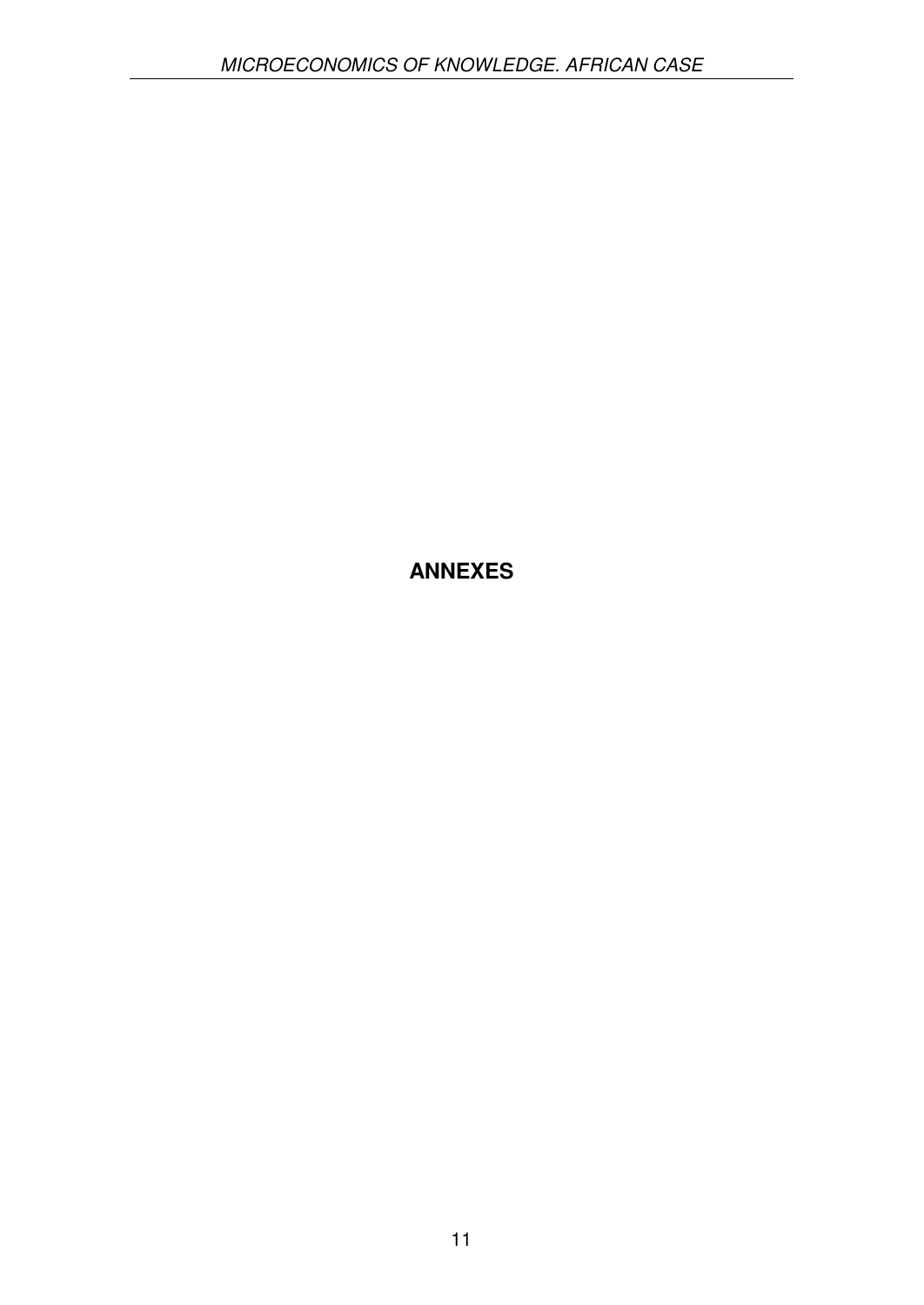#### **Business Investment in R&D and Firm-level Technology absorption**

|                  | <b>Business Investment in R&amp;D, 2004</b> |                   | <b>Firm-level Technology</b> | absorption, 2004  |
|------------------|---------------------------------------------|-------------------|------------------------------|-------------------|
|                  | (1)                                         |                   | (2)                          |                   |
| <b>Country</b>   | <b>Ranking</b>                              | <b>Score</b>      | <b>Ranking</b>               | <b>Score</b>      |
| Tunisia          | $\overline{37}$                             | 3.46              | $\overline{24}$              | 5.31              |
| South Africa     | 24                                          | 4.03              | 28                           | 5.22              |
| Kenya            | $\overline{32}$                             | 3.66              | $\overline{71}$              | 4.21              |
| Uganda           | $\overline{38}$                             | 3.42              | $\overline{66}$              | 4.27              |
| Namibia          | $\overline{42}$                             | 3.29              | $\overline{45}$              | 4.77              |
| <b>Botswana</b>  | 44                                          | 3.21              | 70                           | 4.22              |
| Nigeria          | 47                                          | 3.15              | 75                           | 4.05              |
| <b>Mauritius</b> | 50                                          | 3.12              | 55                           | 4.47              |
| Madagascar       | $\overline{55}$                             | 3.03              | 48                           | 4.70              |
| Zimbabwe         | $\overline{62}$                             | 2.97              | $\overline{90}$              | 3.57              |
| Morocco          | $\overline{66}$                             | 2.94              | 74                           | 4.11              |
| Ghana            | 67                                          | 2.92              | 60                           | 4.40              |
| Tanzania         | $\overline{69}$                             | 2.90              | $\overline{69}$              | 4.22              |
| Egypt            | $\overline{72}$                             | $\overline{2.85}$ | $\overline{37}$              | $\overline{5.05}$ |
| Gambia           | 73                                          | 2.85              | $\overline{86}$              | 3.81              |
| Malawi           | 77                                          | 2.81              | $\overline{88}$              | 3.64              |
| Zambia           | $\overline{80}$                             | 2.73              | $\overline{64}$              | 4.29              |
| Mozambique       | 81                                          | 2.72              | 97                           | 3.16              |
| Mali             | $\overline{82}$                             | 2.68              | $\overline{72}$              | 4.17              |
| Algeria          | 94                                          | 2.42              | $\overline{57}$              | 4.47              |
| Angola           | 102                                         | 1.93              | $\overline{103}$             | 2.78              |
| Chad             | 103                                         | 1.91              | 99                           | 3.13              |
| Ethiopia         | $\overline{104}$                            | 1.85              | 96                           | 3.26              |

*Source:* World Economic Forum, 2005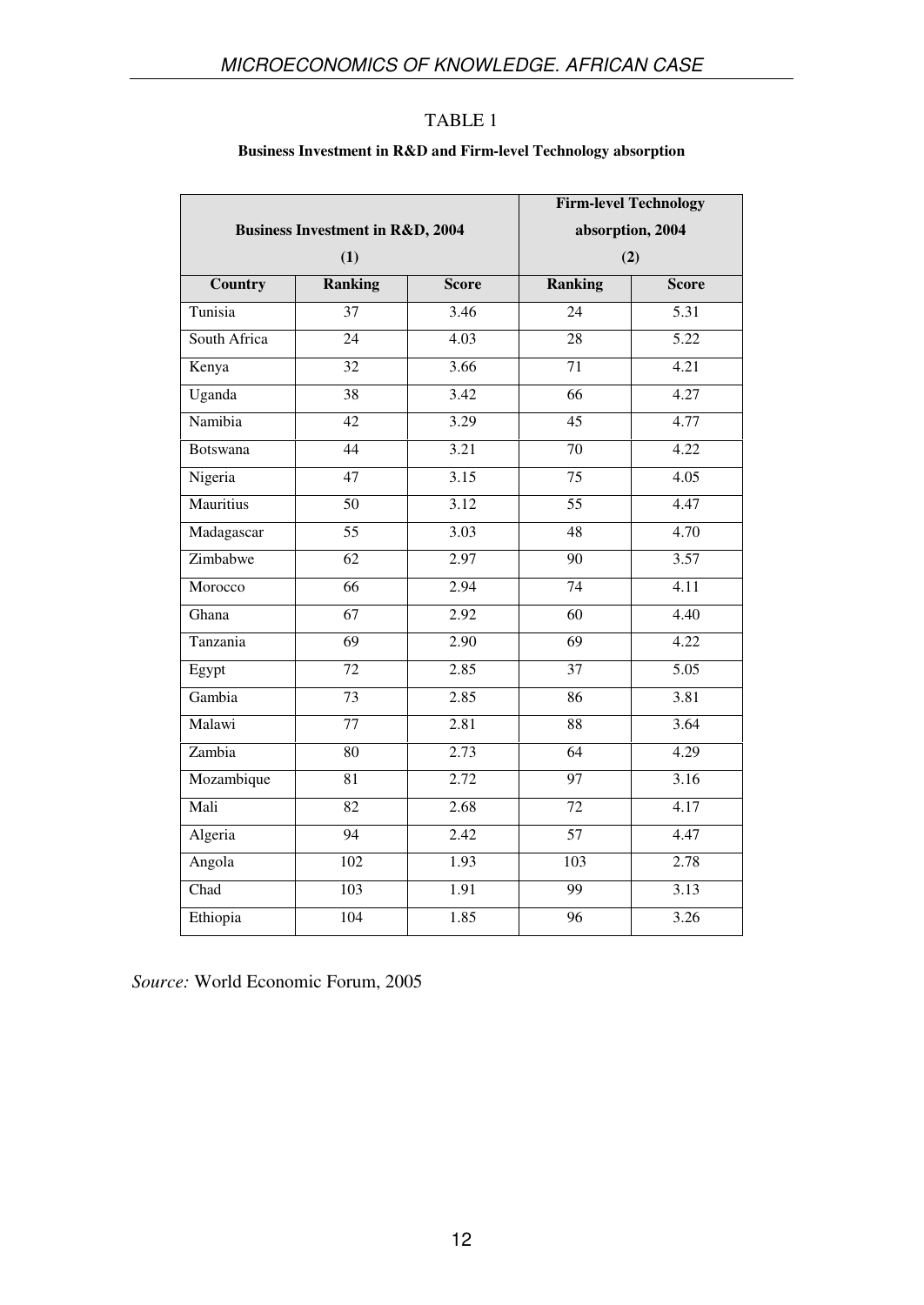# **Subsidies for firms-level research and development and Company spending on research and development**

|                                        |                 |                   |                  | <b>Company spending on</b> |
|----------------------------------------|-----------------|-------------------|------------------|----------------------------|
| Subsidies for firms-level research and |                 | research and      |                  |                            |
| development, 2004                      |                 |                   | development      |                            |
|                                        | (1)             |                   | (2)              |                            |
| <b>Country</b>                         | <b>Ranking</b>  | <b>Score</b>      | <b>Ranking</b>   | <b>Score</b>               |
| Tunisia                                | $\overline{13}$ | $\overline{4.62}$ | 37               | $\overline{3.5}$           |
| Kenya                                  | 67              | 2.67              | 32               | 3.7                        |
| Gambia                                 | 61              | 2.75              | 73               | 2.8                        |
| <b>Botswana</b>                        | 34              | 3.41              | 44               | 3.2                        |
| Morocco                                | 42              | 3.30              | 66               | 2.9                        |
| Ghana                                  | $\overline{69}$ | 2.61              | $\overline{67}$  | 2.9                        |
| Mauritius                              | 54              | 2.94              | $\overline{50}$  | 3.1                        |
| Namibia                                | 47              | 3.17              | $\overline{42}$  | 3.3                        |
| Uganda                                 | $\overline{41}$ | 3.31              | $\overline{38}$  | 3.4                        |
| Zimbabwe                               | 79              | 2.33              | $\overline{62}$  | $\overline{3.0}$           |
| Nigeria                                | 52              | 2.99              | 47               | 3.1                        |
| Zambia                                 | 72              | 2.61              | 80               | 2.7                        |
| South Africa                           | 39              | 3.31              | $\overline{24}$  | $\overline{4.0}$           |
| Malawi                                 | 81              | 2.29              | 77               | 2.8                        |
| Algeria                                | $\overline{45}$ | 3.21              | $\overline{94}$  | 2.4                        |
| Egypt                                  | $\overline{35}$ | 3.38              | $\overline{72}$  | $\overline{2.8}$           |
| Ethiopia                               | 87              | 2.08              | $\overline{104}$ | $\overline{1.8}$           |
| Tanzania                               | $\overline{46}$ | 3.19              | $\overline{69}$  | $\overline{2.9}$           |
| Mozambique                             | $\overline{84}$ | 2.23              | $\overline{81}$  | 2.7                        |
| Mali                                   | 38              | 3.32              | 82               | 2.7                        |
| Madagascar                             | 69              | 2.61              | 55               | 3.0                        |
| Chad                                   | 89              | 2.04              | 103              | 1.9                        |
| Angola                                 | $\overline{94}$ | 1.75              | $\overline{102}$ | $\overline{1.9}$           |

*Source:* World Economic Forum, 2004 and 2005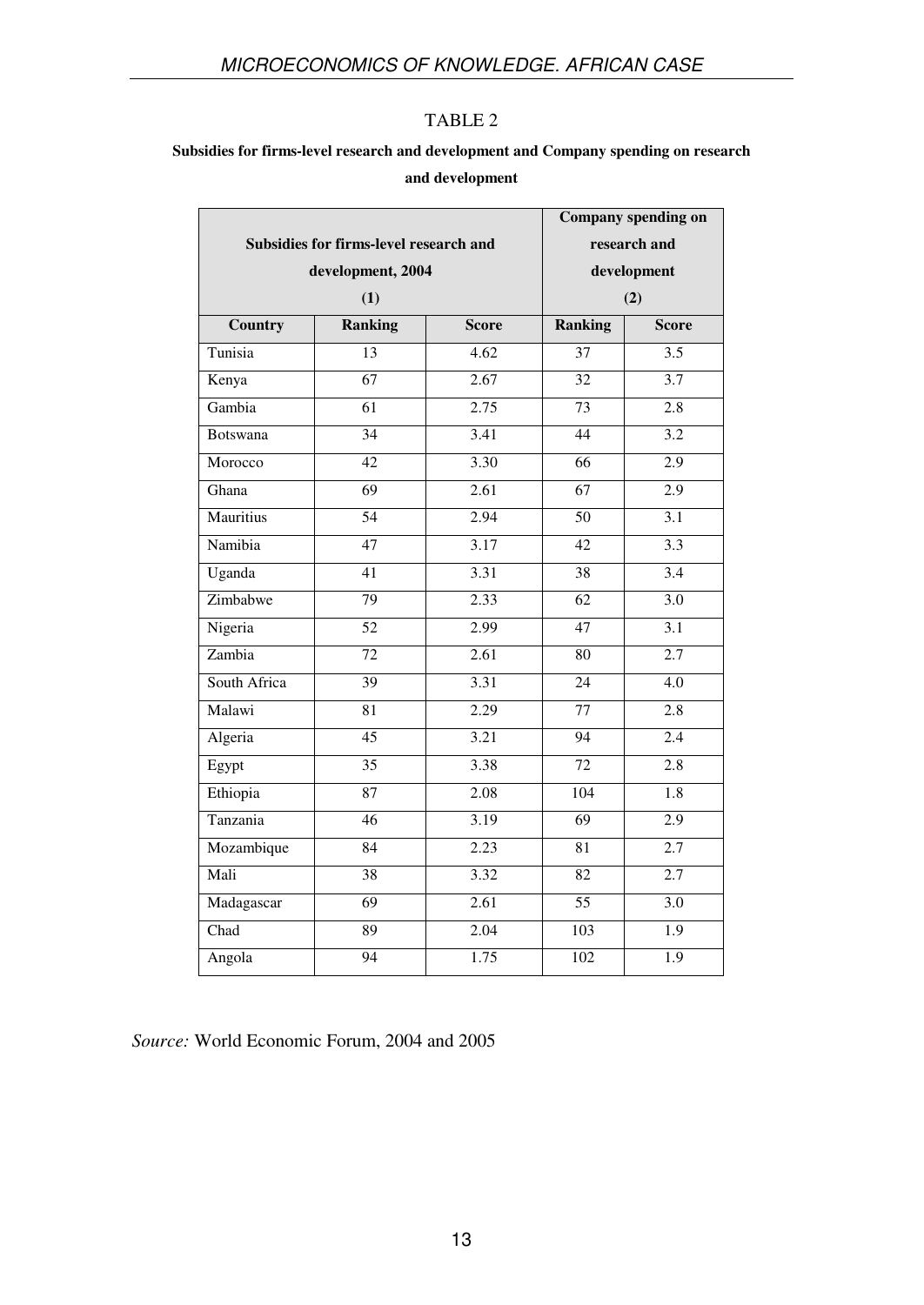#### **Rate of adult alphabetization**

#### **(15 year and over)**

|                              | Rate of adult alphabetization<br>(15 year and over) |          |  |
|------------------------------|-----------------------------------------------------|----------|--|
| <b>Countries</b>             |                                                     |          |  |
|                              | 1990                                                | 2003     |  |
| Angola                       | 42%                                                 | $66,8\%$ |  |
| Mozambique                   | 33%                                                 | 46,5%    |  |
| <b>Botswana</b>              | 68,1%                                               | 78,9%    |  |
| Democratic Republic of Congo | 47,5%                                               | 65,3%    |  |
| Lesotho                      | 78,0%                                               | 81,4%    |  |
| Malawi                       | 51,8%                                               | 64,1%    |  |
| Mauritius                    | 79,8%                                               | 84,3%    |  |
| Namibia                      | 74,9%                                               | 85,0%    |  |
| Seychelles                   | 89,0%                                               | 91,9%    |  |
| South Africa                 | 81,2%                                               | 82,4%    |  |
| Swaziland                    | 71,6%                                               | 79,2%    |  |
| Republic of Tanzania         | 62,9%                                               | 69,4%    |  |
| Zambia                       | 68,2%                                               | 67,9%    |  |
| Zimbabwe                     | 80,7%                                               | 90,0%    |  |

*Source:* Human Development Report 1993 and 2005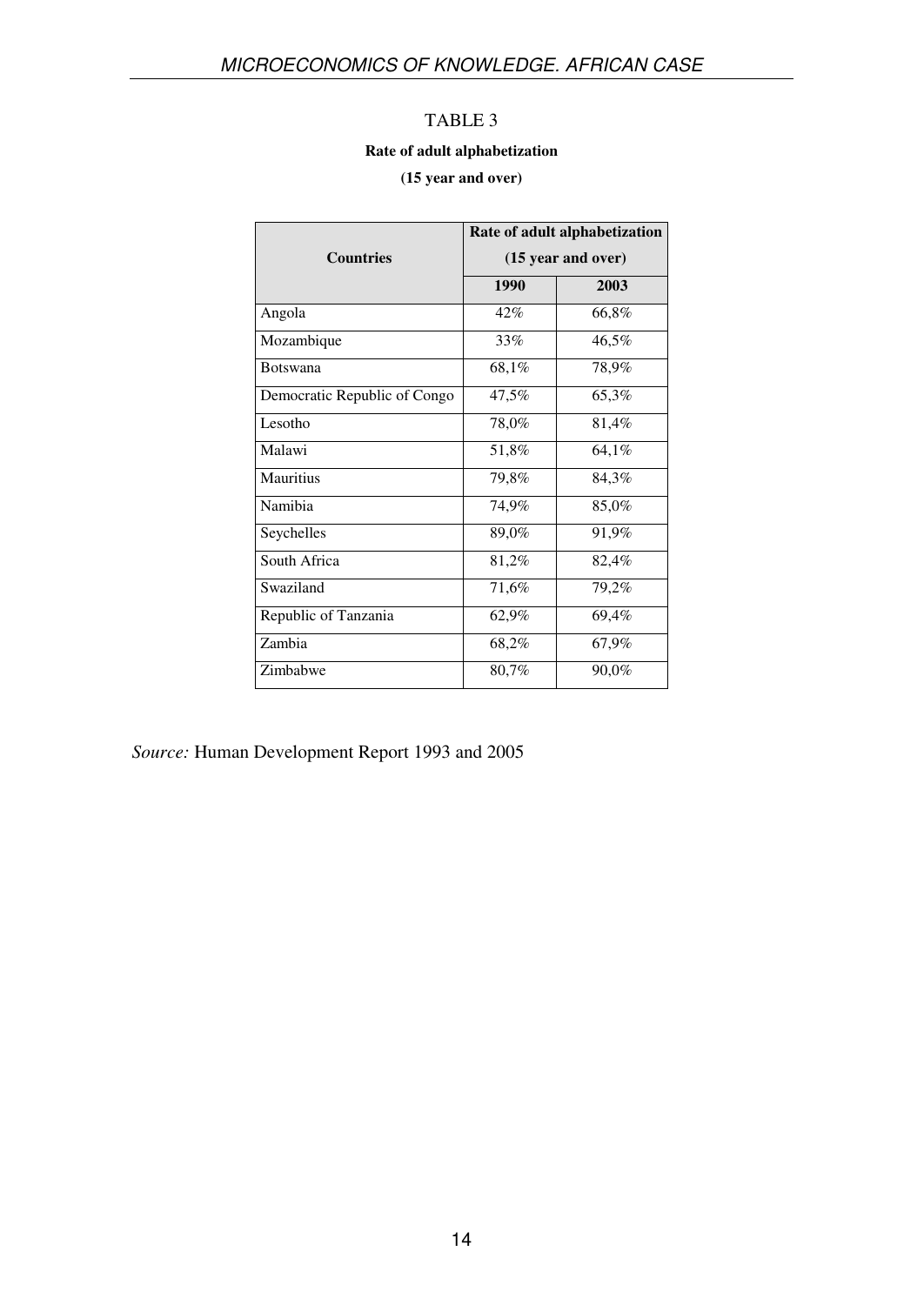#### **Protection of Intellectual Property on different countries of the World**

|                      | <b>Protection of intellectual</b> |                  |
|----------------------|-----------------------------------|------------------|
| <b>Countries</b>     |                                   | property         |
|                      | <b>Ranking</b>                    | <b>Score</b>     |
| Sweden               | $\mathbf{1}$                      | $\overline{6.3}$ |
| Denmark              | $\overline{c}$                    | 6.3              |
| <b>United States</b> | $\overline{\mathbf{3}}$           | $\overline{6.2}$ |
| Germany              | $\overline{4}$                    | $\overline{6.2}$ |
| Finland              | 5                                 | 6.1              |
| United Kingdom       | 6                                 | 6.1              |
| Netherlands          | 10                                | $\overline{6.0}$ |
| Singapore            | 13                                | $\overline{5.7}$ |
| France               | $\overline{14}$                   | $\overline{5.7}$ |
| Austria              | 15                                | 5.7              |
| Canada               | 16                                | $\overline{5.7}$ |
| Luxembourg           | $\overline{17}$                   | $\overline{5.6}$ |
| Belgium              | 18                                | $\overline{5.5}$ |
| Ireland              | $\overline{21}$                   | 5.2              |
| South Africa         | 22                                | $\overline{5.0}$ |
| Malaysia             | $\overline{25}$                   | 4.8              |
| Tunisia              | 26                                | $\overline{4.8}$ |
| Estonia              | 29                                | 4.7              |
| Portugal             | $\overline{30}$                   | $\overline{4.6}$ |
| Spain                | 31                                | $\overline{4.5}$ |
| Slovenia             | 32                                | $\overline{4.5}$ |
| Namibia              | $\overline{33}$                   | 4.5              |
| Hungary              | 37                                | 4.2              |
| Egypt                | 38                                | 4.1              |
| Thailand             | $\overline{39}$                   | $\overline{4.0}$ |
| Czech Republic       | 43                                | 3.9              |
| Ghana                | 44                                | $\overline{3.9}$ |
| Italy                | $\overline{45}$                   | $\overline{3.9}$ |
| Indonesia            | 47                                | $\overline{3.9}$ |
|                      |                                   |                  |

#### *Source:* WORLD ECONOMIC FORUM, 2004